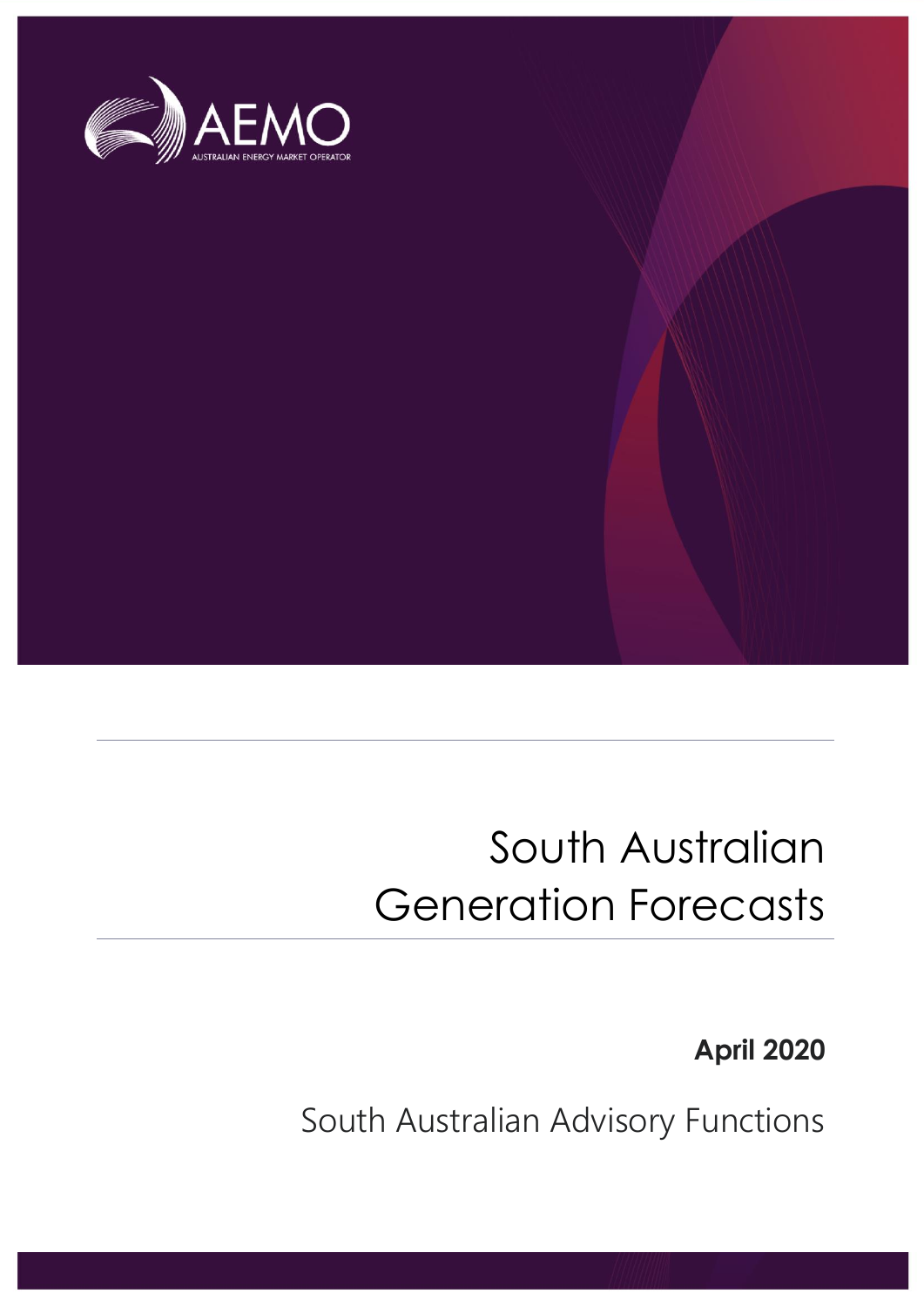## **Important notice**

## **PURPOSE**

The purpose of this publication is to provide information to the South Australian Minister for Energy and Mining about South Australia's electricity supply and demand.

AEMO publishes this South Australian Generation Forecasts report in accordance with its additional advisory functions under section 50B of the National Electricity Law. This publication is based on information available to AEMO as at 27 March 2020, as modelled for the 2020 Gas Statement of Opportunities.

## **DISCLAIMER**

AEMO has made every effort to ensure the quality of the information in this publication but cannot guarantee that information, forecasts and assumptions are accurate, complete or appropriate for individual circumstances. This publication does not include all the information that an investor, participant or potential participant in the National Electricity Market might require and does not amount to a recommendation of any investment.

Anyone proposing to use the information in this publication (including information and reports provided by third parties) should independently verify and check its accuracy, completeness and suitability for that purpose, and obtain independent and specific advice from appropriate experts.

Accordingly, to the maximum extent permitted by law, AEMO and its officers, employees and consultants involved in the preparation of this document:

- make no representation or warranty, express or implied, as to the currency, accuracy, reliability or completeness of the information in this document; and
- are not liable (whether by reason of negligence or otherwise) for any statements or representations in this document, or any omissions from it, or for any use or reliance on the information in it.

© 2020 Australian Energy Market Operator Limited. The material in this publication may be used in accordance with the [copyright permissions on AEMO's website](http://aemo.com.au/Privacy_and_Legal_Notices/Copyright_Permissions_Notice).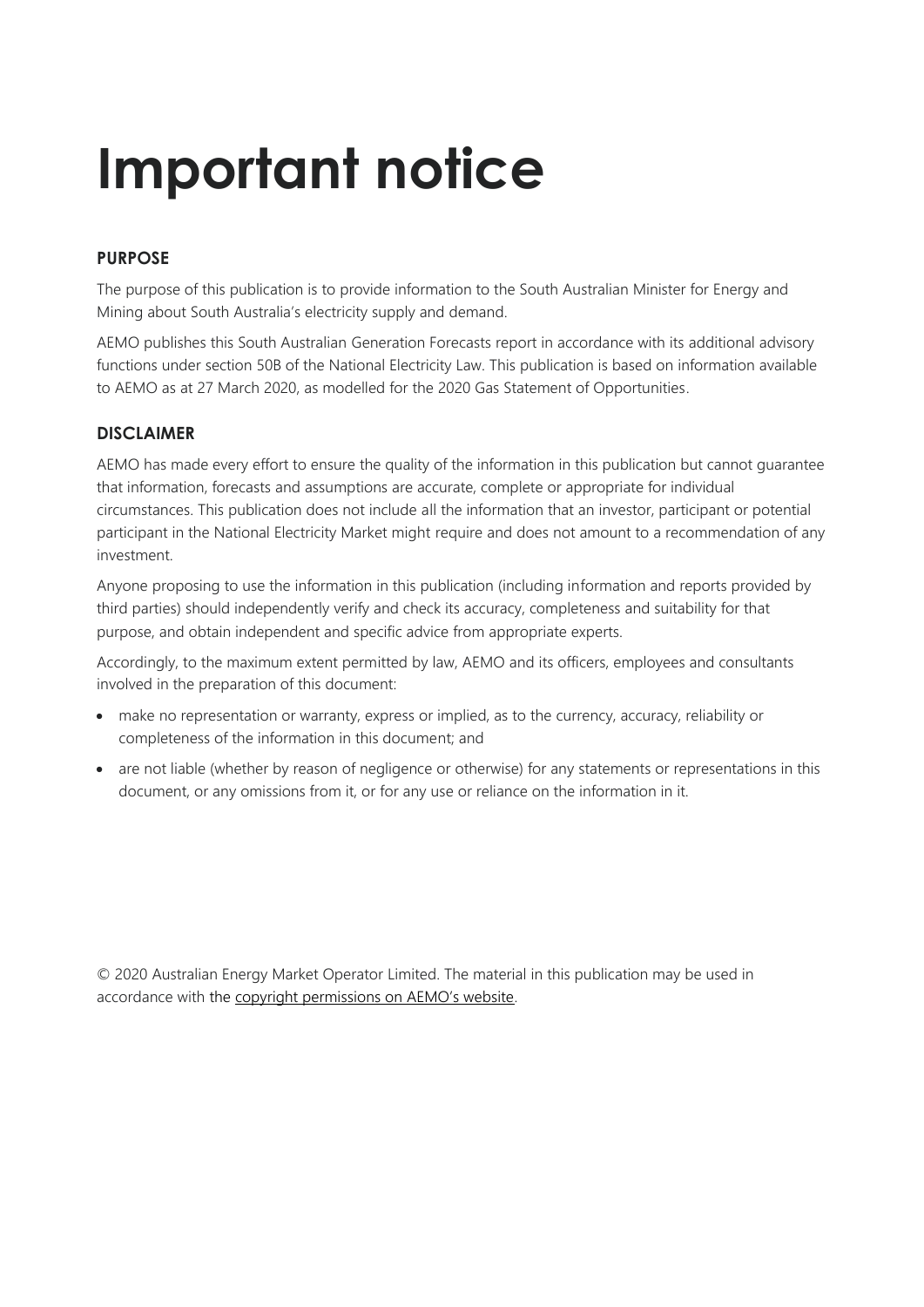## **1. Introduction**

## 1.1 Purpose

The purpose of this publication is to provide forecasts of the possible future electricity generation mix in South Australia, over the next 10 years.

The projections consider the optimal National Electricity Market (NEM) development paths identified in AEMO's Draft 2020 *Draft Integrated System Plan* (ISP)<sup>1</sup> , and are based on analysis conducted for AEMO's 2020 Gas Statement of Opportunities (GSOO)<sup>2</sup> for eastern and south-eastern Australia, which modelled future generation and interconnector flows in the NEM under a range of plausible scenarios.

## 1.2 Scenarios analysed

The data in this report is based on three core scenarios that vary the future pace of change in the energy industry – Central, Slow Change, and Step Change. More detail about the scenarios is provided in AEMO's 2019-20 *forecasting and planning scenarios, inputs and assumptions* report<sup>3</sup> .

In summary:

- The **Central** scenario reflects the current transition of the energy industry under current policy settings and technology trajectories, where the transition from fossil fuels to renewable generation is generally led by market forces and supported by current Commonwealth and South Australian Government policies.
- The **Slow Change** scenario reflects a general slow-down of the energy transition. It is characterised by slower advancements in technology and reductions in technology costs, low population growth, and low political, commercial and consumer motivation to make the upfront investments required for significant emissions reduction.
- The **Step Change** scenario reflects strong action on climate change that leads to a step change reduction of greenhouse gas emissions. In this scenario, aggressive global decarbonisation leads to faster technological improvements, accelerated exit of existing generators, greater electrification of the transport sector with increased infrastructure developments, energy digitalisation, and consumer-led innovation.

<sup>1</sup> A[t https://www.aemo.com.au/energy-systems/major-publications/integrated-system-plan-isp/2020-integrated-system-plan-isp.](https://www.aemo.com.au/energy-systems/major-publications/integrated-system-plan-isp/2020-integrated-system-plan-isp)

<sup>&</sup>lt;sup>2</sup> At https://www.aemo.com.au/energy-systems/gas/gas-forecasting-and-planning/gas-statement-of-opportunities-gsoo

<sup>&</sup>lt;sup>3</sup> A[t https://www.aemo.com.au/energy-systems/major-publications/integrated-system-plan-isp/2020-integrated-system-plan-isp.](https://www.aemo.com.au/energy-systems/major-publications/integrated-system-plan-isp/2020-integrated-system-plan-isp)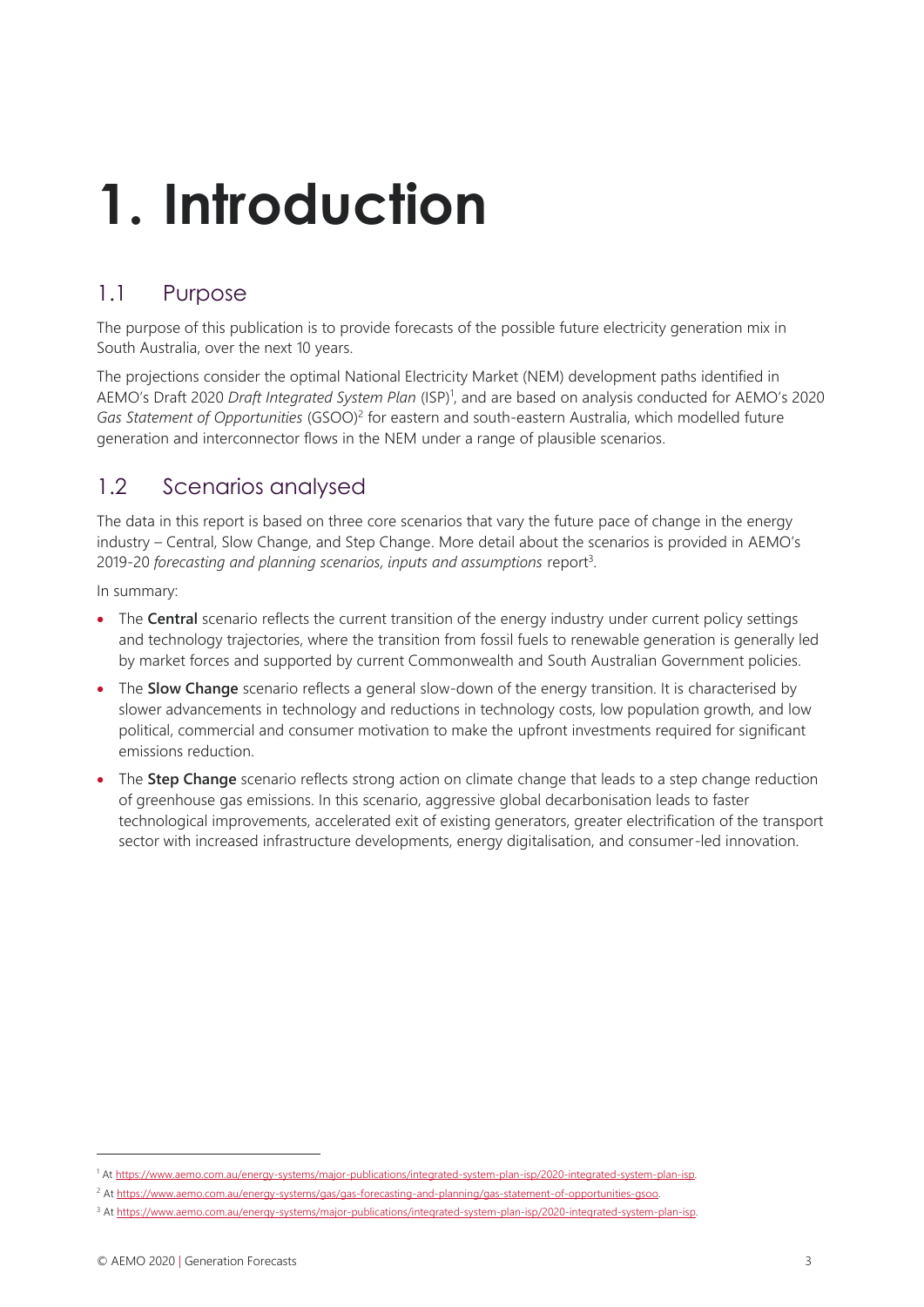# **2. Electricity forecasts**

## 2.1 Introduction

A summary of forecast electricity generation, interconnection, and loads for South Australia from 2019-20 to 2028-29, across three scenarios, is shown in Table 1.

In Table 1, the following should be noted:

- S stands for Scheduled, SS for semi-scheduled, NS for non-scheduled generation.
- Rooftop PV includes behind-the-meter photovoltaic systems up to 100 kilowatts (kW).
- SNSG is small non-scheduled generation less than 30 megawatts (MW), comprising PV non-scheduled generation and other non-scheduled generation (a mix of renewable and non-renewable generation).
- Interconnector flows comprise all interconnectors in aggregate, including both existing interconnectors and interconnection that the 2020 Draft ISP development path assumes will be built between South Australia and other NEM regions (Project EnergyConnect between South Australia and New South Wales, assumed to be delivered in 2023-24).
- VPP stands for Virtual Power Plant, that is, orchestrated behind-the-meter battery storage systems.

## 2.2 Modelling assumptions

The following assumptions are consistent across the Central, Step Change and Slow Change scenarios.

Assumed operation of committed<sup>4</sup> generators:

- Lincoln Gap Wind Farm Battery Energy Storage System (BESS), Barker Inlet Power Station, and Bungala Two Solar Farm assumed to start operation from Summer 2019-20.
- Lincoln Gap Wind Farm Stage 2 assumed to start operation from Summer 2020-21.
- Note that the Hornsdale Power Reserve upgrade was *not* modelled, because as it was not classified as committed under AEMO's commitment criteria at time of modelling.

Assumed retirement of generators:

- Torrens Island A Power Station retires progressively from 2020 to 2022.
- Osborne Power Station retires 2022-23.
- Snowtown 1 Wind Farm retires 2027-28 (as reported in the August 2019 Generation Information. Since this time, the expected closure year has been updated to 2033).

Assumed new interconnection:

• Project EnergyConnect (South Australia to New South Wales) assumed to start operation from July 2023 based on Draft 2020 ISP analysis.

<sup>4</sup> "Committed" criteria relate to site acquisition, major components, planning and approvals, financing, and construction. Definitions are under the Background Information in each published NEM Generation Information update, at [https://www.aemo.com.au/energy-systems/electricity/national](https://www.aemo.com.au/energy-systems/electricity/national-electricity-market-nem/nem-forecasting-and-planning/forecasting-and-planning-data/generation-information)[electricity-market-nem/nem-forecasting-and-planning/forecasting-and-planning-data/generation-information.](https://www.aemo.com.au/energy-systems/electricity/national-electricity-market-nem/nem-forecasting-and-planning/forecasting-and-planning-data/generation-information)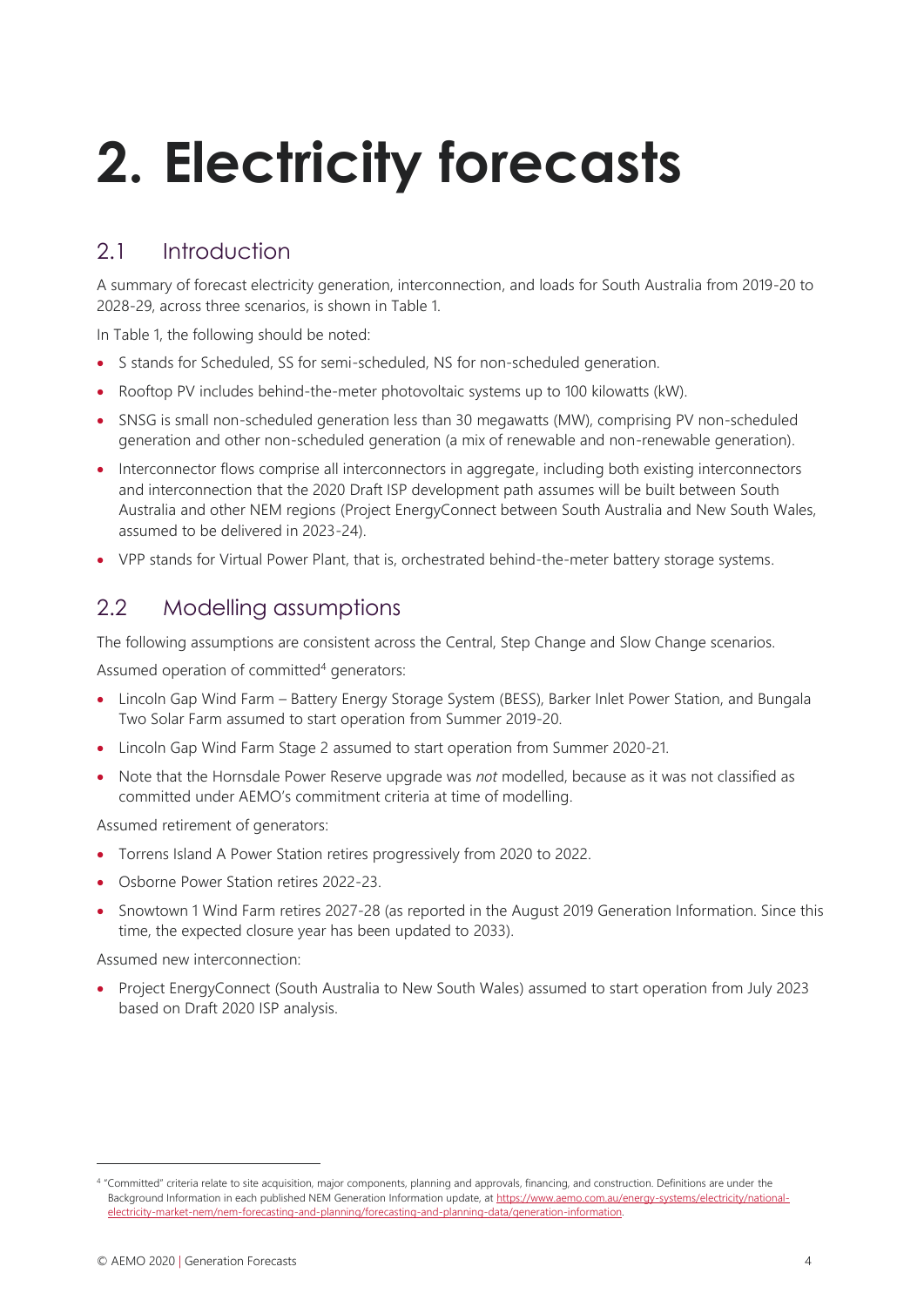|                             | Generation            |      |               |               |                       |            |                             |              | Interconnector flow     |                                     |                                                | Load                                      |
|-----------------------------|-----------------------|------|---------------|---------------|-----------------------|------------|-----------------------------|--------------|-------------------------|-------------------------------------|------------------------------------------------|-------------------------------------------|
| <b>Financial</b><br>year    | Wind<br>$(SS,$<br>NS) | SNSG | Rooftop<br>PV | Solar<br>(SS) | <b>Battery</b><br>(S) | <b>VPP</b> | Gas<br>and<br>diesel<br>(S) | <b>Total</b> | <b>Imports</b><br>to SA | <b>Exports</b><br>from<br><b>SA</b> | <b>Net</b><br>interchange<br>$(+ve$<br>import) | <b>Battery</b><br>$(S)$ and<br><b>VPP</b> |
| <b>Central scenario</b>     |                       |      |               |               |                       |            |                             |              |                         |                                     |                                                |                                           |
| 2019-20                     | 6,119                 | 218  | 1,603         | 707           | 32                    | 19         | 6,317                       | 15,015       | 1,059                   | 1,211                               | $-152$                                         | 64                                        |
| 2020-21                     | 6,098                 | 220  | 1,744         | 957           | 45                    | 44         | 4,618                       | 13,726       | 2,081                   | 772                                 | 1,309                                          | 110                                       |
| 2021-22                     | 6,379                 | 219  | 1,814         | 960           | 44                    | 42         | 4,322                       | 13,781       | 2,166                   | 884                                 | 1,282                                          | 107                                       |
| 2022-23                     | 6,376                 | 220  | 1,857         | 960           | 45                    | 37         | 4,234                       | 13,729       | 2,306                   | 823                                 | 1,483                                          | 102                                       |
| 2023-24                     | 6,380                 | 220  | 1,878         | 962           | 43                    | 33         | 3,433                       | 12,948       | 3,059                   | 772                                 | 2,287                                          | 95                                        |
| 2024-25                     | 6,358                 | 219  | 1,885         | 961           | 41                    | 42         | 2,427                       | 11,934       | 4,039                   | 667                                 | 3,372                                          | 103                                       |
| 2025-26                     | 6,434                 | 218  | 1,890         | 958           | 42                    | 49         | 1,898                       | 11,490       | 4,485                   | 658                                 | 3,827                                          | 112                                       |
| 2026-27                     | 6,489                 | 218  | 1,897         | 958           | 42                    | 57         | 1,570                       | 11,231       | 4,797                   | 669                                 | 4,128                                          | 121                                       |
| 2027-28                     | 6,487                 | 217  | 1,908         | 964           | 44                    | 66         | 1,377                       | 11,063       | 5,051                   | 683                                 | 4,368                                          | 134                                       |
| 2028-29                     | 6,147                 | 219  | 1,917         | 961           | 45                    | 73         | 1,265                       | 10,626       | 5,516                   | 631                                 | 4,885                                          | 143                                       |
| <b>Slow Change scenario</b> |                       |      |               |               |                       |            |                             |              |                         |                                     |                                                |                                           |
| 2019-20                     | 6,123                 | 180  | 1,501         | 707           | 33                    | 28         | 6,129                       | 14,701       | 1,175                   | 1,144                               | 31                                             | 76                                        |
| 2020-21                     | 6,110                 | 178  | 1,525         | 957           | 46                    | 65         | 4,328                       | 13,209       | 2,333                   | 685                                 | 1,648                                          | 135                                       |
| 2021-22                     | 6,365                 | 177  | 1,553         | 960           | 45                    | 62         | 3,427                       | 12,589       | 2,953                   | 689                                 | 2,264                                          | 131                                       |
| 2022-23                     | 6,407                 | 178  | 1,579         | 960           | 44                    | 52         | 3,411                       | 12,629       | 3,075                   | 715                                 | 2,360                                          | 118                                       |
| 2023-24                     | 6,366                 | 177  | 1,616         | 969           | 42                    | 45         | 2,675                       | 11,890       | 3,912                   | 796                                 | 3,115                                          | 108                                       |
| 2024-25                     | 6,418                 | 175  | 1,655         | 956           | 44                    | 37         | 1,588                       | 10,873       | 5,012                   | 809                                 | 4,203                                          | 101                                       |
| 2025-26                     | 6,422                 | 174  | 1,691         | 958           | 43                    | 29         | 1,531                       | 10,848       | 4,920                   | 749                                 | 4,171                                          | 91                                        |
| 2026-27                     | 6,507                 | 173  | 1,727         | 958           | 42                    | 24         | 1,514                       | 10,944       | 4,795                   | 742                                 | 4,053                                          | 84                                        |
| 2027-28                     | 6,520                 | 172  | 1,759         | 964           | 43                    | 21         | 1,496                       | 10,974       | 4,791                   | 760                                 | 4,031                                          | 82                                        |
| 2028-29                     | 6,167                 | 173  | 1,781         | 961           | 45                    | 18         | 1,559                       | 10,704       | 4,959                   | 643                                 | 4,316                                          | 82                                        |
| <b>Step Change scenario</b> |                       |      |               |               |                       |            |                             |              |                         |                                     |                                                |                                           |
| 2019-20                     | 6,122                 | 222  | 1,687         | 707           | 29                    | 45         | 6,436                       | 15,248       | 994                     | 1,263                               | $-269$                                         | 90                                        |
| 2020-21                     | 6,068                 | 246  | 2,070         | 960           | 42                    | 104        | 4,642                       | 14,131       | 1,944                   | 840                                 | 1,103                                          | 173                                       |
| 2021-22                     | 6,301                 | 270  | 2,357         | 962           | 43                    | 102        | 4,017                       | 14,052       | 2,163                   | 935                                 | 1,229                                          | 172                                       |
| 2022-23                     | 6,242                 | 298  | 2,496         | 961           | $44$                  | 117        | 3,417                       | 13,575       | 2,630                   | 760                                 | 1,870                                          | 190                                       |
| 2023-24                     | 7,228                 | 341  | 2,566         | 3,357         | 41                    | 190        | 2,111                       | 15,835       | 1,989                   | 2,173                               | $-184$                                         | 268                                       |
| 2024-25                     | 7,587                 | 387  | 2,628         | 3,432         | $38\,$                | 269        | 1,294                       | 15,637       | 2,459                   | 2,301                               | 158                                            | 352                                       |
| 2025-26                     | 8,916                 | 433  | 2,685         | 3,762         | 38                    | 285        | 1,885                       | 18,004       | 1,426                   | 3,538                               | $-2,111$                                       | 369                                       |
| 2026-27                     | 8,766                 | 479  | 2,708         | 4,018         | 38                    | 300        | 1,547                       | 17,857       | 1,636                   | 3,551                               | $-1,915$                                       | 387                                       |
| 2027-28                     | 8,715                 | 524  | 2,733         | 4,021         | 38                    | 299        | 906                         | 17,237       | 2,044                   | 3,294                               | $-1,250$                                       | 385                                       |
| 2028-29                     | 8,519                 | 571  | 2,773         | 4,005         | 38                    | 313        | 1,514                       | 17,733       | 1,717                   | 3,380                               | $-1,663$                                       | 401                                       |

**Table 1 Forecast annual energy supply mix for South Australia (gigawatt hours [GWh])**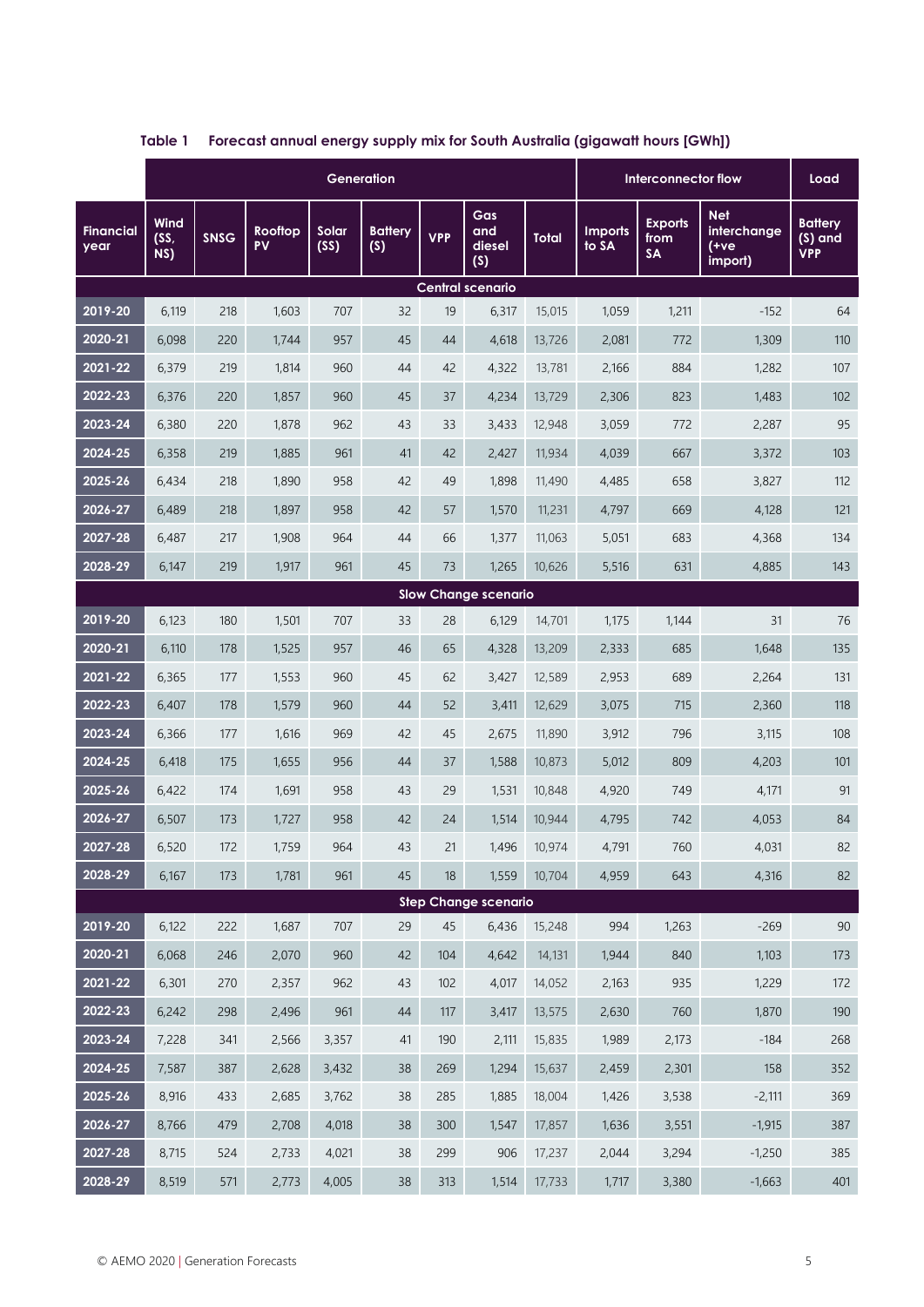## 2.3 Key supply forecast analysis

### **Wind**

Across all scenarios, wind generation is forecast to have a step increase in 2021-22 and step decrease in 2028-29, due to the commissioning and retirement, respectively, of committed and existing wind farms. In the Step Change scenario, new wind farms projected to be built<sup>5</sup>, beyond those currently committed, are forecast to bring an additional 570 MW of capacity in 2023-24, increasing in total to 1,277 MW by 2027-28. The bulk of this is projected to be built in the Mid-North region and a small part in the South-East, which accounts for increased generation during this period.

### **SNSG**

The amount of SNSG generation and its trending over the forecast period is mostly driven by PVNSG capacity, with the Step Change scenario showing the largest increase due to steady growth in PVNSG, and the Slow Change scenario having lower capacity than even the Central scenario.

### **Rooftop PV**

Rooftop PV generation increases over the forecast period due to increased installed capacity, with the Step Change scenario having a higher average growth rate than the Central Scenario, particularly to 2022-23. The Slow Change scenario predicts lower overall capacity and hence lower generation than the Central Scenario.

#### **Solar**

The committed large-scale solar project, Bungala Two Solar Farm, was assumed to be commissioned from Summer 2019-20, leading to a forecast step increase in solar generation across all scenarios in 2020-21, with the solar farm's first full financial year of generation. In the Step Change scenario, new solar farms projected to be built are forecast to bring an additional 967 MW of capacity in 2023-24, increasing in total to 1,200 MW by 2026-27. This additional capacity is all forecast to be built in the Riverland region, driving increased solar generation during this period.

### **Battery**

Across all scenarios, utility-scale battery generation has a small step increase in 2020-21, due to the commissioning of Lincoln Gap Wind Farm – BESS occurring from Summer 2019-20, meaning that a full financial year's generation was not modelled until 2020-21.

### **VPP**

Changing generation levels from VPPs mirror the forecast VPP installed capacity that is modelled in each scenario, with market forces dictating actual usage. In the Step Change scenario, from 2023-24 onwards, the consumer-led growth of storage creates such an abundance of VPP that its market utilisation begins to lag installed capacity.

### **Gas and diesel**

Across all scenarios, the forecast decrease in scheduled gas and diesel generation up to 2023-24 is driven by a combination of factors: the retirement of Torrens Island A and Osborne power stations, new variable renewable energy (VRE) being commissioned, and the relaxing of system strength requirements as synchronous condensers are constructed. The forecast decline after 2023-24 is attributed to increasing interconnector imports to South Australia, enabled by EnergyConnect commissioning assumed at the start of that year. With EnergyConnect in place, system strength requirements sourced from within South Australia are assumed to be further relaxed, leading to less South Australian gas generation.

<sup>5</sup> New generator builds in the modelling are not necessarily referring to any particular project that is being tracked by AEMO's Generation Information. Rather these additions relate to new generation being built to satisfy the modelling scenario's goals as mentioned in Section 1.2.